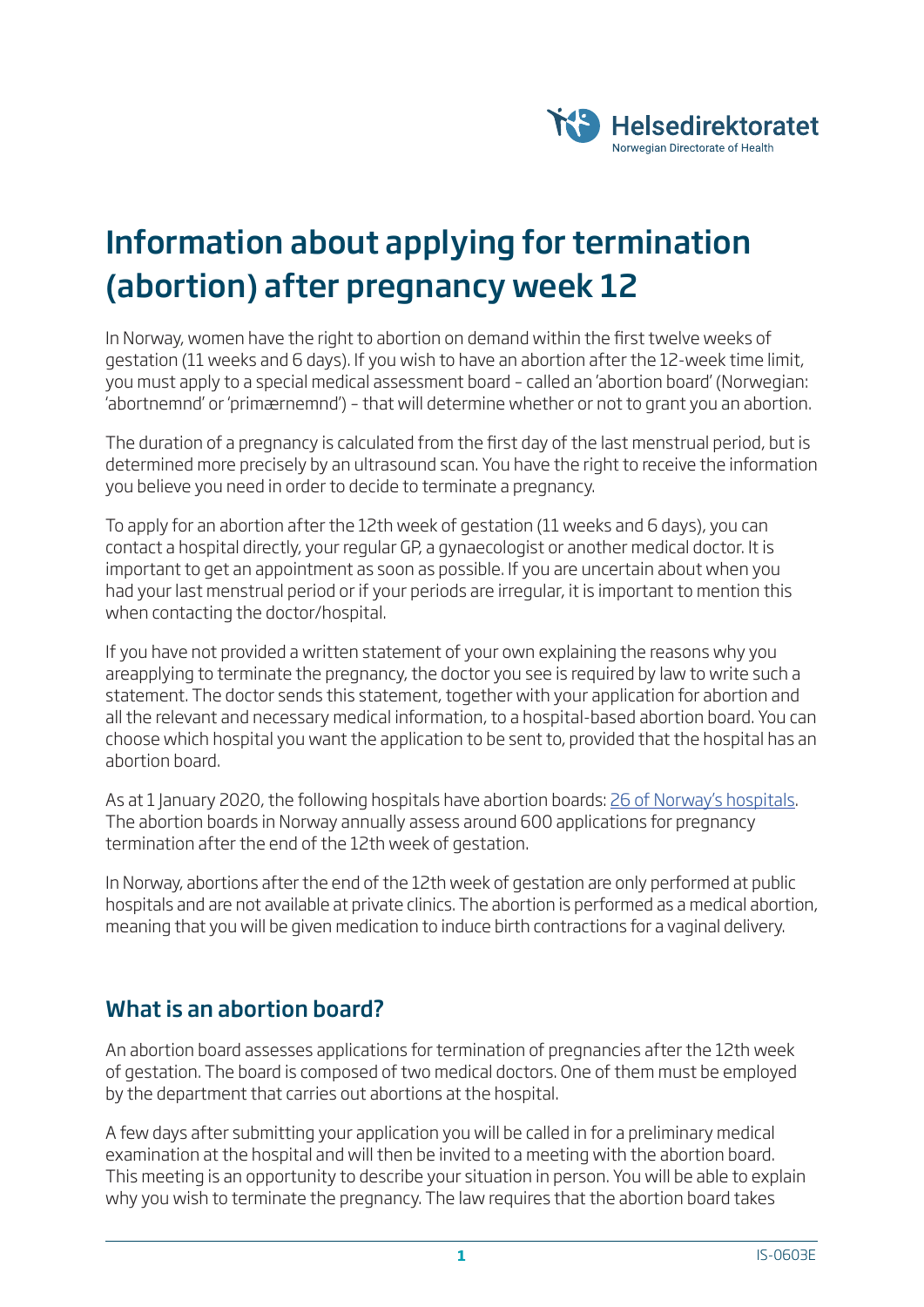into consideration how you assess your situation and the abortion board's decision must be reached in consultation with you.

You have the right to attend the meeting with the abortion board that will be assessing your application, but Norwegian law does not require you to attend. This means that it is up to you to decide if you want the meeting to be held without you being present. If the foetus is nonviable (meaning that it is unlikely to survive), many women prefer not to attend the meeting. The abortion board meeting is usually held at the hospital. If you wish to do so, you can bring someone with you to the meeting with the board. You are free to choose who to bring. For some, it may be relevant to attend the meating with the abortion board via video.

One of the hospital staff who assists in organising the meetings of the board will contact you by phone. You will receive information about the meeting and practical information about how to get your travelling expenses covered. If you have any questions, please don't hesitate to ask.

#### Approval or denial of your application

The longer you have been pregnant, the stricter the requirements for being granted an abortion. After the end of the 18th week of gestation (17 weeks + 6 days), the pregnancy cannot be terminated except on grounds of grave risk. A foetus is presumed to be viable from the end of the 22nd week of gestation (21 weeks + 6 days), from which time abortion is prohibited by Norwegian law. However, if there is something seriously wrong with the foetus so it is not viable, you will be eligible for abortion throughout the pregnancy.

#### *What happens if your application is approved?*

If you are granted an abortion, you will receive advice and counselling on preparing for an abortion, including how the abortion is carried out, and you will have the chance to ask practical questions.

#### *What happens if your application is denied?*

If your application is denied, it will automatically be referred to the Norwegian national appeals board for abortion applications (Norwegian: 'klagenemnda for abortsaker'). There is only one such board and it considers appeals from all over Norway. The appeals board assesses denied applications within a few days. If you do not want the appeals board to consider your original application, you must notify your abortion board contact at the place where your original application was assessed, or your appeals board contact.

At many hospitals, you will be offered a counselling session with a social welfare counsellor both before and after the meeting with the board. If you are not offered a counselling session automatically, you can request to have one.

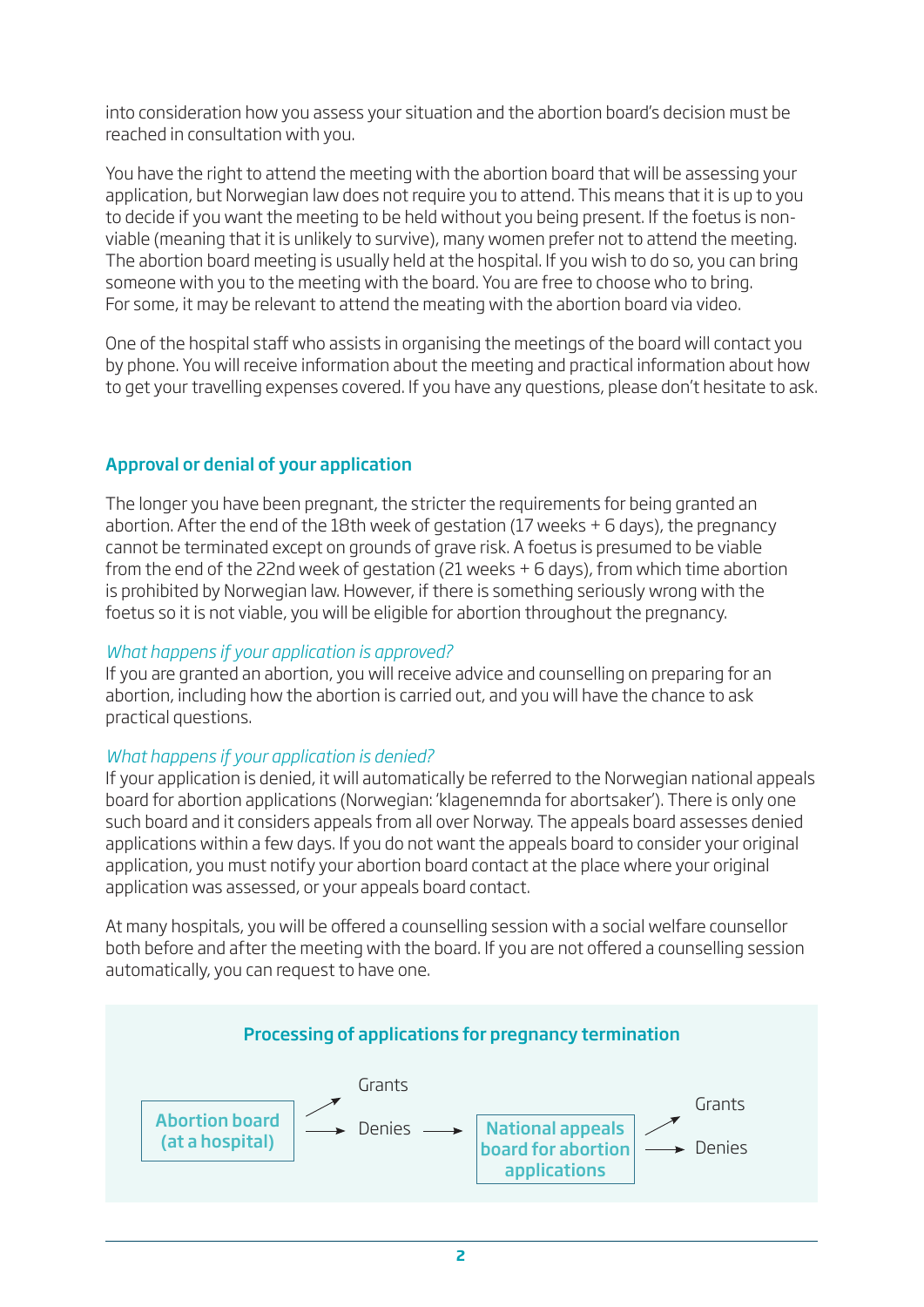### About the Norwegian national appeals board for abortion applications

The national appeals board for abortion applications is appointed by the Norwegian Ministry of Health and Care Services to serve for 4 years at a time. The board has five members, at least two of whom are medical doctors and one a lawyer. Usually, one of the members of the board will be a social welfare professional and/or a psychologist. The meetings of the appeals board are held at Oslo University Hospital at the Ullevål site. The appeals board considers 20-40 denied applications a year.

If your application is referred to the appeals board, you will be contacted by one of the staff members who organises the meeting, be notified of the time of the meeting and invited to attend the meeting. If you wish to do so, you can bring someone with you to the meeting with the appeals board. Your expenses on travel and overnight accommodation for both you and a person accompanying you to the meeting will be covered by the hospital that considered your original application for an abortion.

## What happens at a meeting of the abortion board and of the appeals board?

At the start of the meeting, the person in charge of the meeting, the chairperson, will explain how the meeting is to be conducted. The chairperson will usually:

- introduce the members of the board by their name and professional title,
- explain the purpose of the meeting, how the meeting will be conducted, the official procedure and the legal rules and regulations,
- tell you what the board knows about you, and
- ask you to tell the board why you have applied to have an abortion.

If someone accompanies you to the meeting, the chairperson will ask you or that person to say a bit about how you know each other. Many women find it reassuring to have someone accompany them. The person who accompanies you does not have to stay for the whole meeting with the board.

After you have said why you have applied for an abortion and the board has asked its questions, the meeting will be concluded. The board will then discuss your application in closed chambers without you being present. You will be escorted to a suitable place to wait.

As soon as the board has decided on your application, you will be asked to return to the meeting room and will be told the board's decision. You will also receive the decision in writing (if you do not receive it in person, it will be sent to you by post).

## Emotional reactions after an abortion

Women react differently to having an abortion. Most of them feel relieved after the procedure, but it is also normal to feel sad and upset. A mixture of different feelings is also a normal reaction. For most women, talking to close family or friends is comforting. You can also contact your regular GP, the hospital, community youth health clinic or a counselling service such as